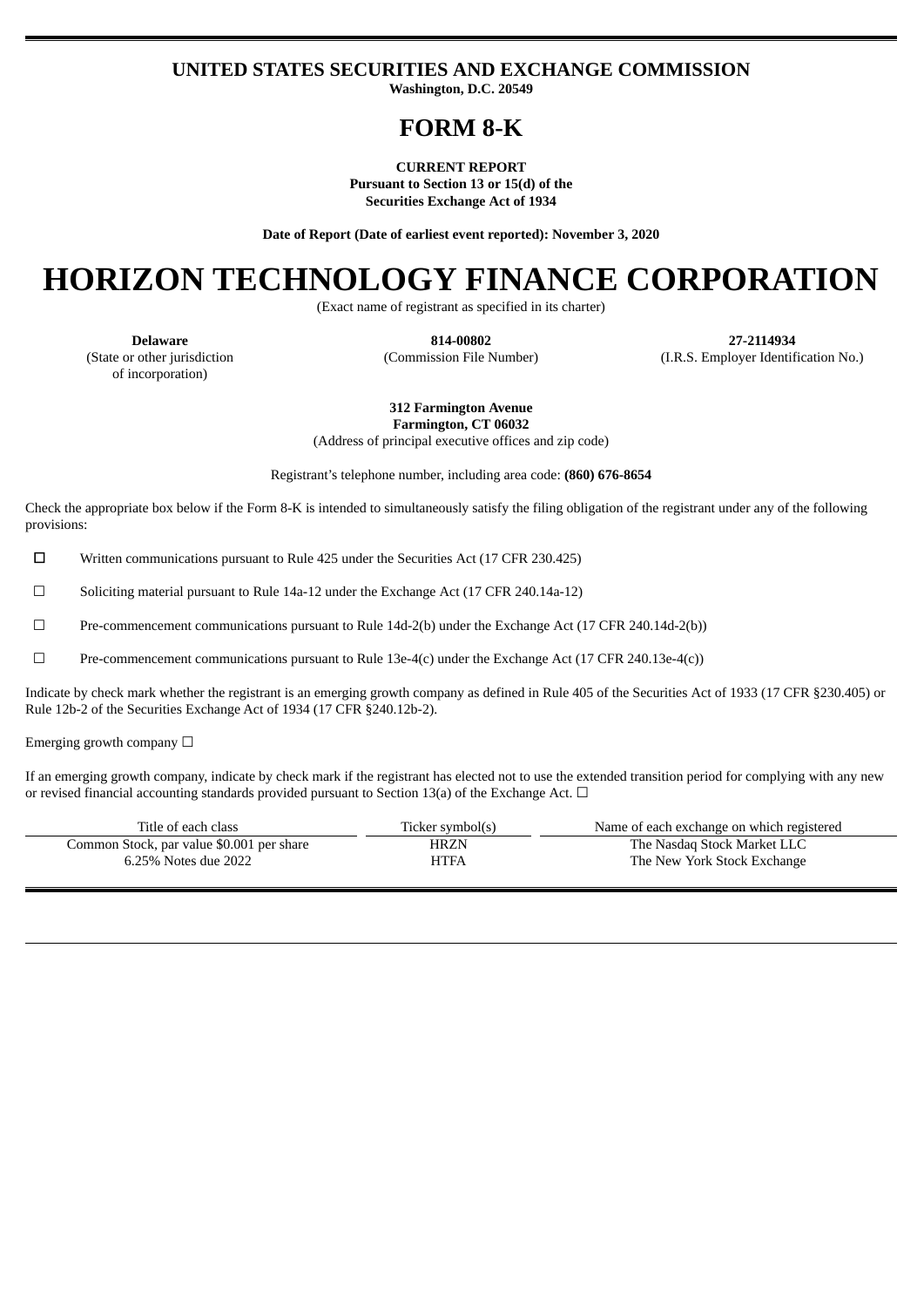# **Section 2 Financial Information**

# **Item 2.02 Results of Operations and Financial Condition**

On November 3, 2020, Horizon Technology Finance Corporation (the "Company") issued a press release announcing its financial results for the three and nine months ended September 30, 2020. A copy of this press release is attached hereto as Exhibit 99.1.

The information in Item 2.02 of this Current Report on Form 8-K, including Exhibit 99.1 furnished herewith, is being furnished and shall not be deemed "filed" for any purpose of Section 18 of the Securities Exchange Act of 1934, as amended (the "Exchange Act"), or otherwise subject to liabilities of such Section. The information in this Current Report on Form 8-K shall not be deemed to be incorporated by reference into any filing under the Securities Act of 1933, as amended, or the Exchange Act, except as shall be expressly set forth by specific reference in such filing.

#### **Section 9 Financial Statements and Exhibits IEE** *I***EE** *Pinancial* **Statements and Exhibits**

(d) Exhibits.

[99.1](#page-3-0) Press release of the Company dated [November](#page-3-0) 3, 2020.

2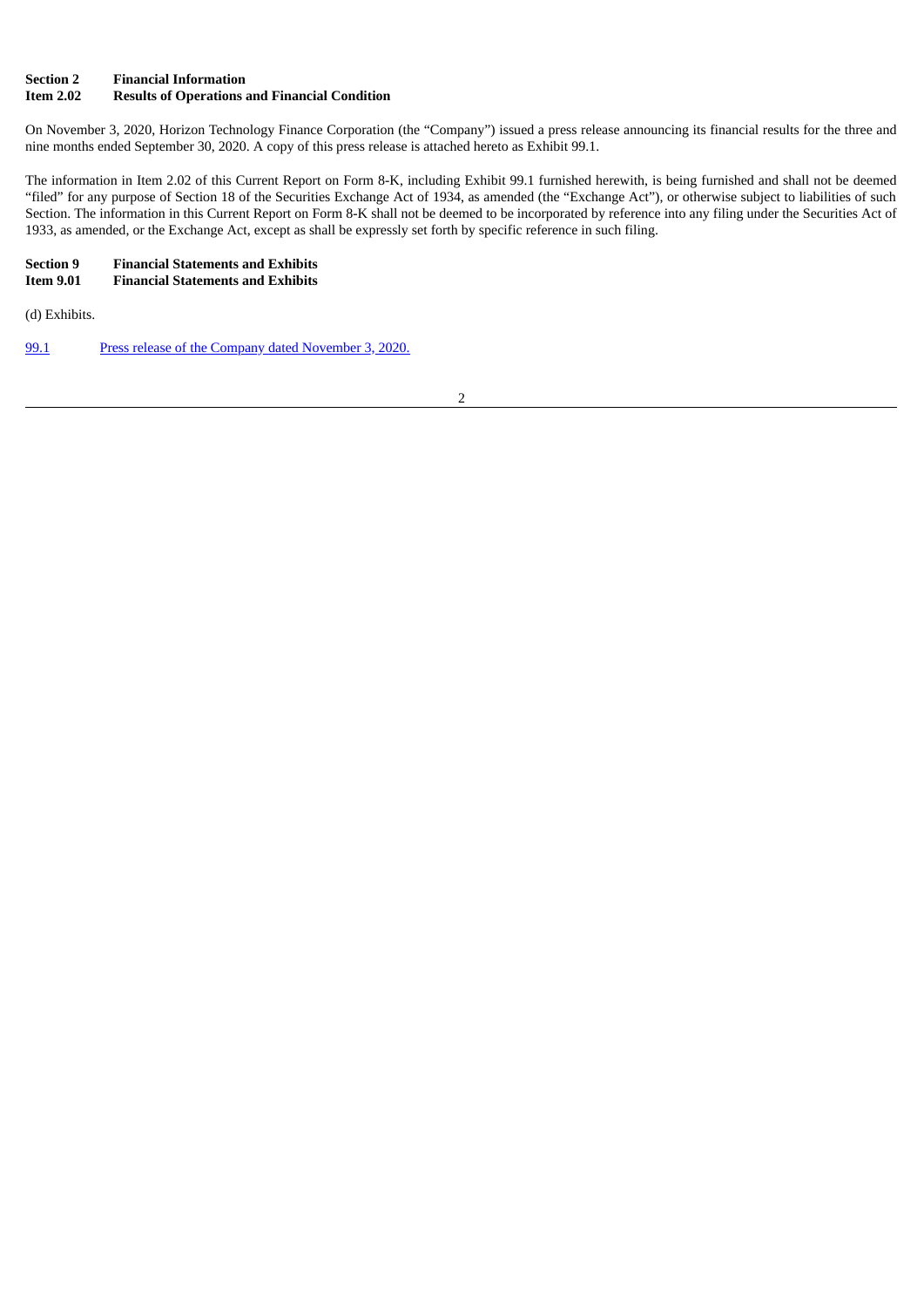# **SIGNATURE**

Pursuant to the requirements of the Securities Exchange Act of 1934, the Registrant has duly caused this report to be signed on its behalf by the undersigned hereunto duly authorized.

Date: November 3, 2020 HORIZON TECHNOLOGY FINANCE CORPORATION

By: /s/ Robert D. Pomeroy, Jr. Robert D. Pomeroy, Jr. *Chief Executive Officer*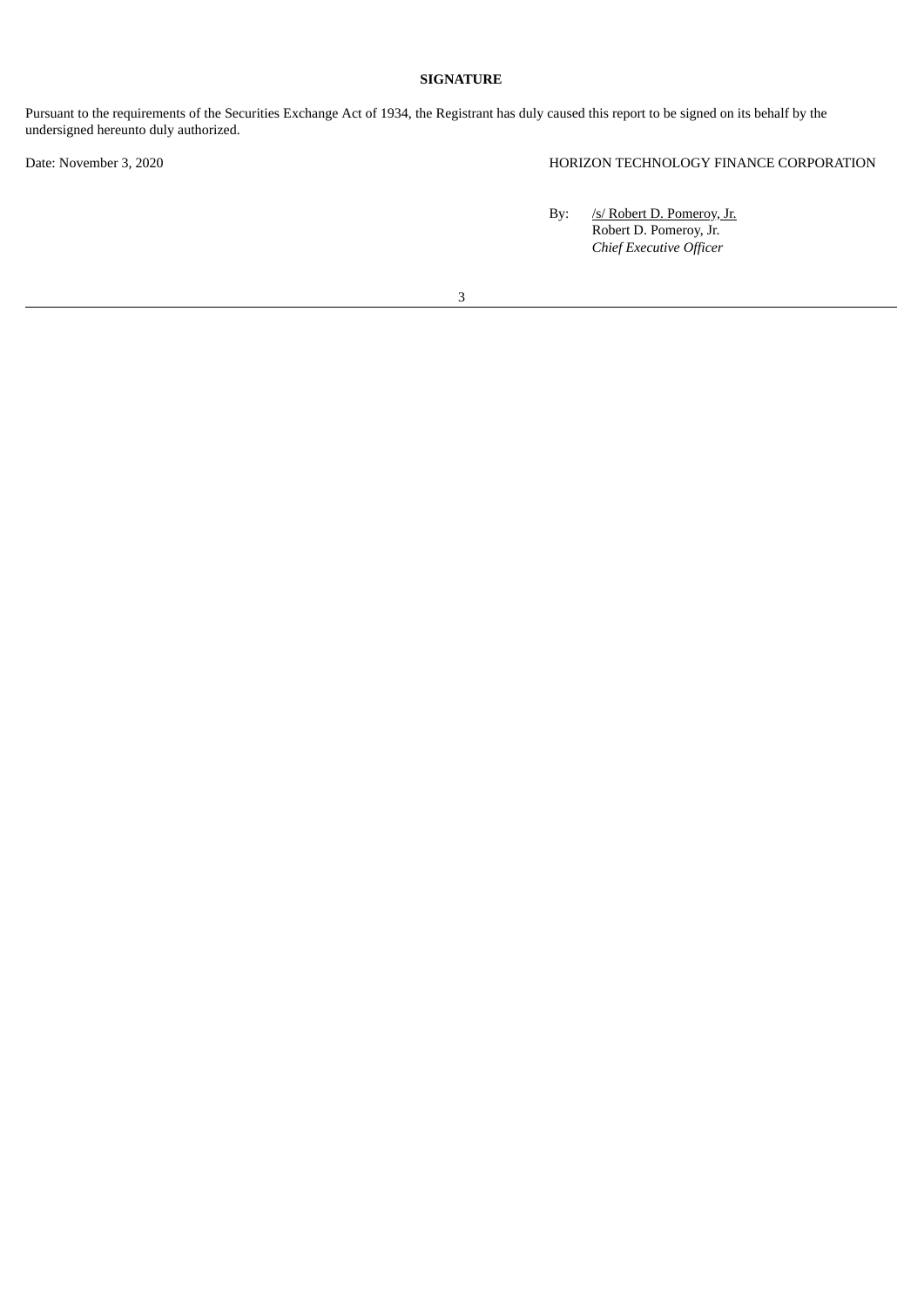<span id="page-3-0"></span>

# **Horizon Technology Finance Announces Third Quarter 2020 Financial Results**

*- Net Investment Income per Share of \$0.34; NAV per Share of \$11.17 -*

*- Over \$104 Million of Available Liquidity as of September 30, 2020 -*

*- Debt Portfolio Yield of 15.1% -*

**Farmington, Connecticut – November 3, 2020 –** Horizon Technology Finance Corporation (NASDAQ: HRZN) ("Horizon" or the "Company"), a leading specialty finance company that provides capital in the form of secured loans to venture capital backed companies in the technology, life science, healthcare information and services, and sustainability industries, today announced its financial results for the third quarter ended September 30, 2020.

# **Third Quarter 2020 Highlights**

- Net investment income of \$5.9 million, or \$0.34 per share, compared to \$5.8 million, or \$0.42 per share for the prior-year period
- · Total investment portfolio of \$311.8 million as of September 30, 2020
- Net asset value of \$205.2 million, or \$11.17 per share, as of September 30, 2020
- Annualized portfolio yield on debt investments of 15.1% for the quarter
- Funded four loans totaling \$16.0 million during the quarter
- Raised total net proceeds of approximately \$12.7 million with "at-the-market" ("ATM") offering program
- Experienced liquidity events from five portfolio companies
- · Cash of \$56.9 million and credit facility capacity of \$196.8 million as of September 30, 2020
- · Held portfolio of warrant and equity positions in 68 companies as of September 30, 2020
- Undistributed spillover income of \$0.45 per share as of September 30, 2020
- · Subsequent to quarter end, declared distributions of \$0.10 per share payable in January, February and March 2021

"We generated net investment income of \$0.34 per share for the third quarter, in excess of our distribution level, despite the ongoing challenges in the broader economy," said Robert D. Pomeroy, Jr., Chairman and Chief Executive Officer of Horizon. "Once again, our predictive pricing strategy contributed to our NII as reflected by our strong overall debt portfolio yield which was driven by positive portfolio exits and strong onboarding yields achieved in the quarter. We also ended the quarter with available liquidity of over \$104 million, which enables us to fund our backlog and a pipeline of attractive and investable opportunities, which we expect will further expand and diversify our portfolio."

"We also remain focused on proactively and aggressively managing our portfolio," continued Mr. Pomeroy. "During the quarter, three of our debt investments were downgraded, due in part to COVID-19 related economic pressure on our portfolio companies, which also contributed to a reduction in our NAV. At the same time, we upgraded several of our portfolio investments which have performed well during this economic environment. We continue to closely monitor our portfolio and are constantly engaged with all of our borrowers to seek to ensure they are sufficiently capitalized. Overall, while we continue to remain cautious in our outlook, we believe our strong balance sheet will enable us to navigate the current environment and deliver attractive returns to our shareholders."

# **Third Quarter 2020 Operating Results**

Total investment income for the quarter ended September 30, 2020 grew 8.4% to \$12.3 million, compared to \$11.4 million for the quarter ended September 30, 2019. The year-over-year improvement in total investment income is primarily due to growth in interest income on investments resulting from an increase in the average size of the debt investment portfolio.

The Company's dollar-weighted annualized yield on average debt investments for the quarter ended September 30, 2020 and 2019 was 15.1% and 17.7%, respectively. The Company calculates the dollar-weighted annualized yield on average debt investments for any period measured as (1) total investment income (excluding dividend income) during the period divided by (2) the average of the fair value of debt investments outstanding on (a) the last day of the calendar month immediately preceding the first day of the period and (b) the last day of each calendar month during the period. The dollar-weighted annualized yield on average debt investments is higher than what investors will realize because it does not reflect expenses or any sales load paid by investors.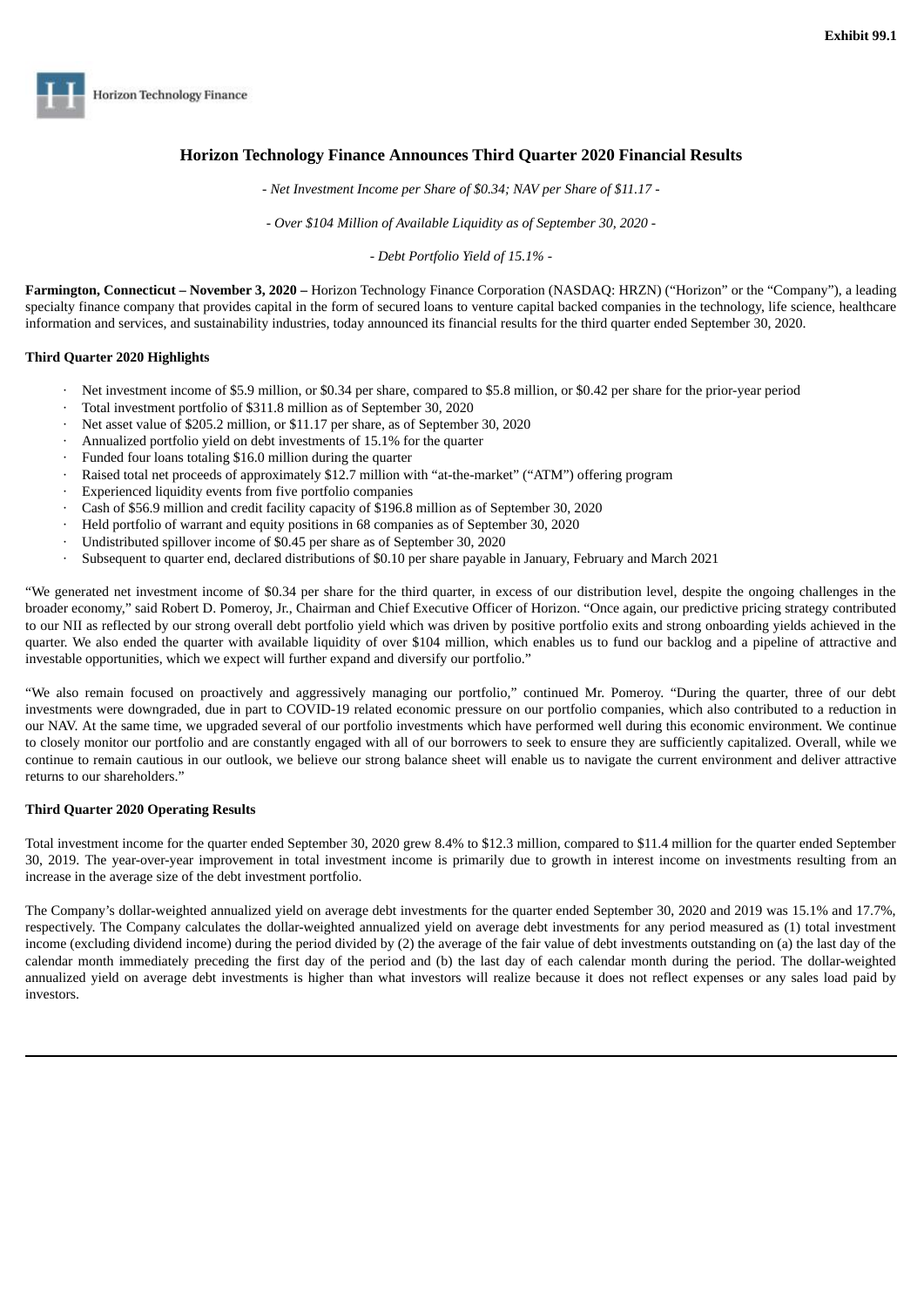

Net expenses for the quarter ended September 30, 2020 were \$6.5 million, compared to \$5.6 million for the quarter ended September 30, 2019. The increase was primarily due to \$0.6 million of additional interest expense and \$0.2 million in additional base management fees.

Net investment income for the quarter ended September 30, 2020 was \$5.9 million, or \$0.34 per share, compared to \$5.8 million, or \$0.42 per share, for the quarter ended September 30, 2019.

For the quarter ended September 30, 2020, net realized gain on investments was \$1.2 million, or \$0.07 per share, compared to net realized loss on investments of \$0.4 million, or \$0.03 per share, for the quarter ended September 30, 2019.

For the quarter ended September 30, 2020, net unrealized depreciation on investments was \$10.3 million, or \$0.60 per share, compared to \$0.1 million, or \$0.01 per share, for the prior-year period.

## **Portfolio Summary and Investment Activity**

As of September 30, 2020, the Company's debt portfolio consisted of 34 secured loans with an aggregate fair value of \$298.9 million. In addition, the Company's total warrant, equity and other investments in 69 portfolio companies had an aggregate fair value of \$12.9 million. Total portfolio investment activity for the three and nine months ended September 30, 2020 and 2019 was as follows:

| (\$ in thousands)                                         | <b>For the Three Months Ended</b><br>September 30, |            |          | <b>For the Nine Months Ended</b><br>September 30, |              |      |           |
|-----------------------------------------------------------|----------------------------------------------------|------------|----------|---------------------------------------------------|--------------|------|-----------|
|                                                           | 2020                                               | 2019       |          |                                                   | 2020         | 2019 |           |
| Beginning portfolio                                       | \$<br>355,880                                      | $\sqrt{3}$ | 274,759  | \$                                                | 319,551      | \$   | 248,441   |
| New debt investments                                      | 16,094                                             |            | 42,147   |                                                   | 121,648      |      | 135,284   |
| Less refinanced debt investments                          |                                                    |            | (7,500)  |                                                   |              |      | (17,500)  |
| Net new debt investments                                  | 16,094                                             |            | 34,647   |                                                   | 121,648      |      | 117,784   |
| Investment in controlled affiliate investment             |                                                    |            | 589      |                                                   |              |      | 589       |
| Principal payments received on investments                | (6, 419)                                           |            | (3, 413) |                                                   | (20, 344)    |      | (13,069)  |
| Early pay-offs                                            | (43, 542)                                          |            | (25,000) |                                                   | (90, 785)    |      | (70, 548) |
| Accretion of debt investment fees                         | 795                                                |            | 1,131    |                                                   | 3,080        |      | 2,879     |
| New debt investment fees                                  | (202)                                              |            | (658)    |                                                   | (1, 415)     |      | (1,764)   |
| New equity                                                |                                                    |            | 240      |                                                   |              |      | 240       |
| Warrants received in settlement of fee income             |                                                    |            |          |                                                   | 978          |      |           |
| Proceeds from sale of investments                         | (1, 945)                                           |            | (506)    |                                                   | (8,200)      |      | (2, 411)  |
| Dividend income from controlled affiliate investment      | $\overline{\phantom{0}}$                           |            | 461      |                                                   | 118          |      | 1,223     |
| Distributions from controlled affiliate investment        |                                                    |            | (185)    |                                                   |              |      | (715)     |
| Net realized gain (loss) on investments                   | 1,178                                              |            | (444)    |                                                   | 3,945        |      | (3,891)   |
| Net unrealized (depreciation) appreciation on investments | (10, 288)                                          |            | (143)    |                                                   | (16, 827)    |      | 2,622     |
| Other                                                     | 199                                                |            | 41       |                                                   | $\mathbf{1}$ |      | 139       |
| Ending portfolio                                          | \$<br>311,750                                      | \$         | 281,519  | \$                                                | 311,750      | \$   | 281,519   |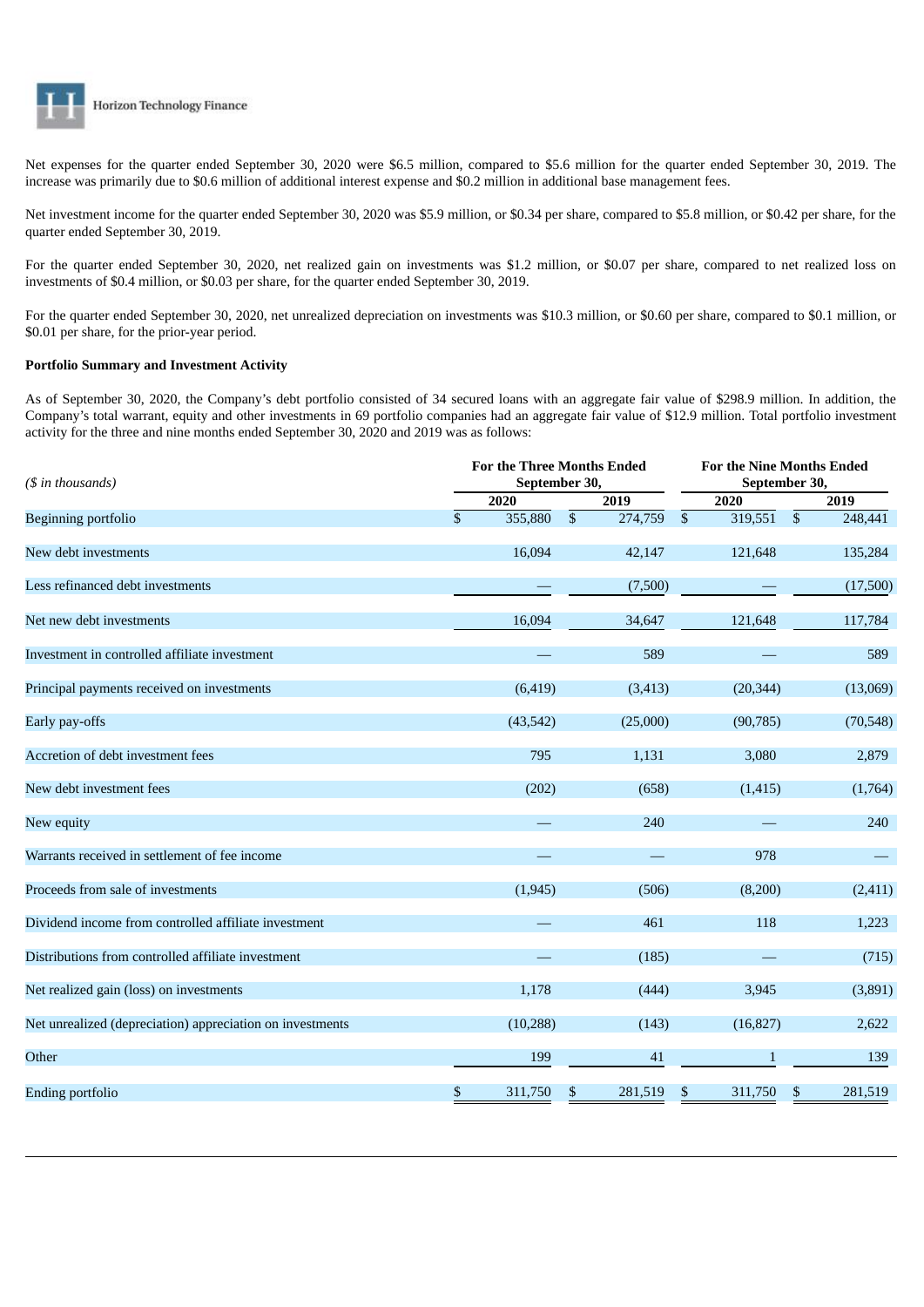

# **Portfolio Asset Quality**

The following table shows the classification of Horizon's loan portfolio at fair value by internal credit rating as of September 30, 2020, June 30, 2020 and December 31, 2019:

| $($ \$ in               |                          |     |                                 |                                      |                          |                      |                                        |                                      |                          |  |                                 |                                      |  |
|-------------------------|--------------------------|-----|---------------------------------|--------------------------------------|--------------------------|----------------------|----------------------------------------|--------------------------------------|--------------------------|--|---------------------------------|--------------------------------------|--|
| thousands)              |                          |     | September 30, 2020              |                                      |                          | <b>June 30, 2020</b> |                                        | <b>December 31, 2019</b>             |                          |  |                                 |                                      |  |
|                         |                          |     | <b>Debt</b>                     |                                      |                          |                      | <b>Debt</b>                            |                                      |                          |  | <b>Debt</b>                     |                                      |  |
|                         | Number of<br>Investments |     | Investments<br>at Fair<br>Value | Percentage<br>of Debt<br>Investments | Number of<br>Investments |                      | Investments<br>at Fair<br><b>Value</b> | Percentage<br>of Debt<br>Investments | Number of<br>Investments |  | Investments<br>at Fair<br>Value | Percentage<br>of Debt<br>Investments |  |
| Credit<br><b>Rating</b> |                          |     |                                 |                                      |                          |                      |                                        |                                      |                          |  |                                 |                                      |  |
| 4                       | 5 <sup>1</sup>           | -\$ | 67,893                          | 22.7%                                | $2^{\circ}$              | -\$                  | 23.539                                 | 6.9%                                 | $\overline{4}$           |  | 45,339                          | 15.7%                                |  |
| 3                       | 21                       |     | 198.841                         | 66.5%                                | 25                       |                      | 265,365                                | 77.4%                                | 26                       |  | 216.128                         | 75.0%                                |  |
| $\overline{2}$          | 3                        |     | 12,752                          | 4.3%                                 | 6                        |                      | 46,718                                 | 13.6%                                | 3                        |  | 24,888                          | 8.6%                                 |  |
|                         |                          |     | 19,400                          | 6.5%                                 | ר                        |                      | 7,100                                  | 2.1%                                 | 2                        |  | 2,000                           | $0.7\%$                              |  |
| <b>Total</b>            | 34                       |     | 298,886                         | 100.0%                               | 35                       |                      | 342,722                                | 100.0%                               | 35                       |  | 288,355                         | 100.0%                               |  |

As of September 30, 2020, Horizon's loan portfolio had a weighted average credit rating of 3.1, compared to 2.9 and 3.1 as of June 30, 2020 and December 31, 2019, respectively, with 4 being the highest credit quality rating and 3 being the rating for a standard level of risk. A rating of 2 represents an increased level of risk and, while no loss is currently anticipated for a 2-rated loan, there is potential for future loss of principal. A rating of 1 represents deteriorating credit quality and high degree of risk of loss of principal.

As of September 30, 2020, there were five debt investments with an internal credit rating of 1, with a cost of \$38.3 million and a fair value of \$19.4 million. As of June 30, 2020, there were two debt investments with an internal credit rating of 1, with a cost of \$13.5 million and a fair value of \$7.1 million. As of December 31, 2019, there were two debt investments with an internal credit rating of 1, with a cost of \$5.7 million and a fair value of \$2.0 million.

# **Liquidity and Capital Resources**

As of September 30, 2020, the Company had \$104.2 million in available liquidity, consisting of \$56.9 million in cash and money market funds, and \$47.3 million in funds available under existing credit facility commitments.

As of September 30, 2020, there was \$15.0 million in outstanding principal balance under the \$125.0 million revolving credit facility ("Key Facility"). The Key Facility allows for an increase in the total loan commitment up to an aggregate commitment of \$150.0 million. There can be no assurance that any additional lenders will make any commitments under the Key Facility.

Additionally, as of September 30, 2020, there was \$13.3 million in outstanding principal balance under the \$100 million senior secured debt facility with a large U.S.-based insurance company at an interest rate of 4.60%.

Horizon Funding Trust 2019-1, a wholly-owned subsidiary of Horizon, previously issued \$100.0 million of Asset-Backed Notes (the "Notes") rated A+(sf) by Morningstar Credit Ratings, LLC, and backed by \$132.0 million of secured loans originated by Horizon. The Notes bear interest at a fixed interest rate of 4.21% per annum and have a stated maturity date of September 15, 2027. As of September 30, 2020, the Notes had an outstanding principal balance of \$100.0 million.

During the three months ended September 30, 2020, the Company sold 1,069,259 shares of common stock under its ATM offering program with Goldman Sachs & Co. LLC and B. Riley FBR, Inc. For the same period, the Company received total accumulated net proceeds of approximately \$12.7 million, including \$0.3 million of offering expenses, from these sales.

As of September 30, 2020, the Company's debt to equity leverage ratio was 81%, within the Company's 80-120% targeted leverage range. The asset coverage ratio for borrowed amounts was 224%.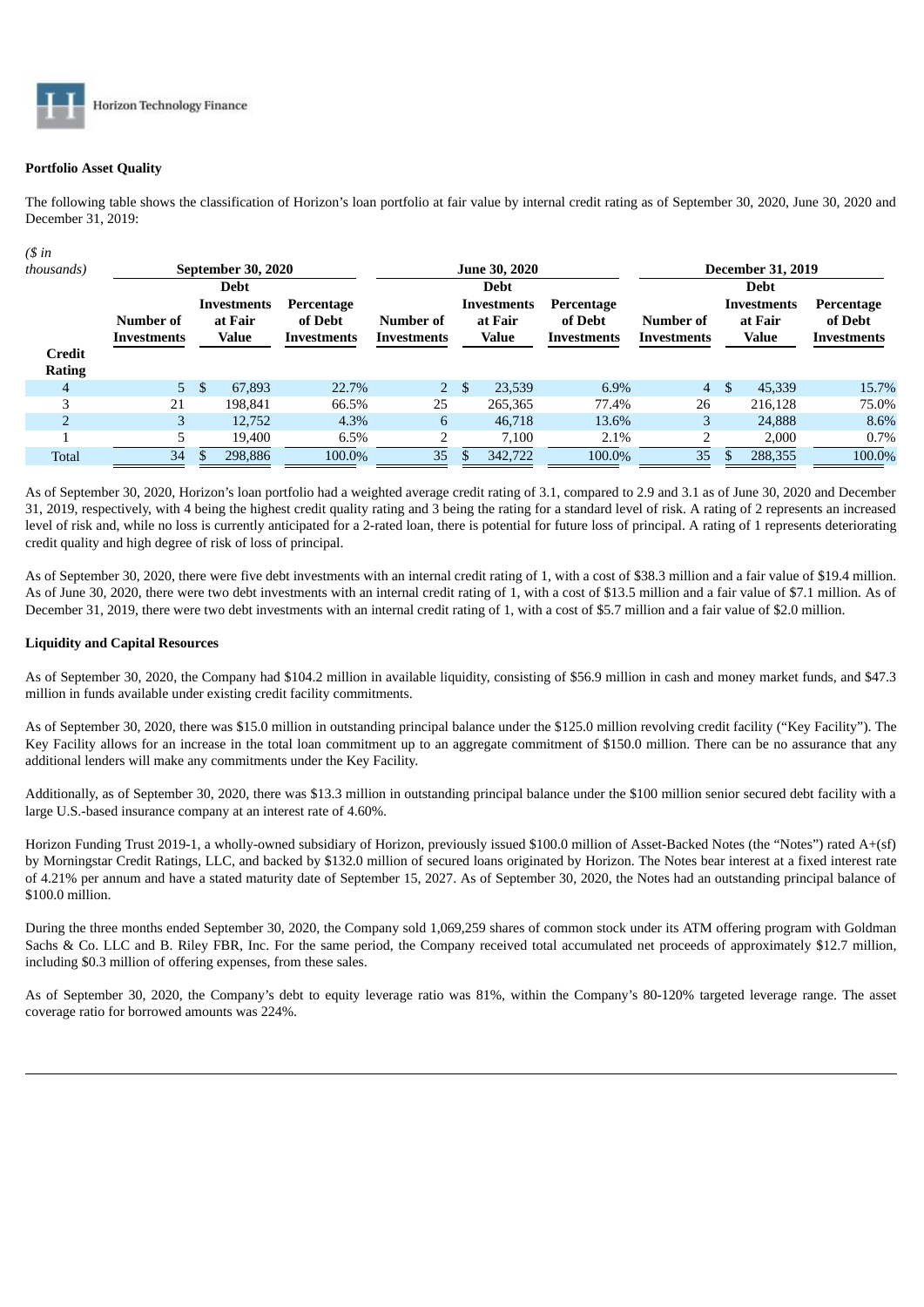

# **Liquidity Events**

During the quarter ended September 30, 2020, Horizon experienced liquidity events from five portfolio companies. Liquidity events for Horizon may consist of the sale of warrants or equity in portfolio companies, loan prepayments, sale of owned assets or receipt of success fees.

In August, New Signature, Inc. ("New Signature"), in connection with its sale to Cognizant, prepaid its outstanding principal balance of \$14.5 million on its venture loan, plus interest, end-of-term payment and prepayment fee. Horizon also received proceeds of approximately \$0.7 million in connection with the termination of its warrants in New Signature.

In August, Celsion Corporation ("Celsion") (NASDAQ: CLSN) prepaid \$4.6 million of the outstanding principal balance of its venture loan, plus interest and end-of-term payment on such prepayment. Horizon continues to hold warrants in Celsion, in addition to its remaining debt investment of \$5.0 million.

In August, Horizon received proceeds of \$1.1 million upon the exercise and sale of its warrants in Ontrak, Inc. ("Ontrak"). Horizon continues to hold warrants in Ontrak.

In September, Skillshare, Inc. ("Skillshare") prepaid its outstanding principal balance of \$9.0 million on its venture loan, plus interest, end-of-term payment and prepayment fee. Horizon continues to hold warrants in Skillshare.

In September, Mustang Bio, Inc. ("Mustang Bio") (NASDAQ: MBIO) prepaid its outstanding principal balance of \$15.0 million on its venture loan, plus interest, end-of-term payment and prepayment fee. Horizon continues to hold warrants in Mustang Bio.

## **Net Asset Value**

At September 30, 2020, the Company's net assets were \$205.2 million, or \$11.17 per share, compared to \$168.1 million, or \$11.67 per share, as of September 30, 2019, and \$184.1 million, or \$11.83 per share, as of December 31, 2019.

For the quarter ended September 30, 2020, net decrease in net assets resulting from operations was \$3.3 million, or \$0.19 per share, compared to a net increase in net assets resulting from operations of \$5.2 million, or \$0.38 per share, for the quarter ended September 30, 2019.

#### **Stock Repurchase Program**

During the quarter ended September 30, 2020, the Company did not repurchase any shares of its common stock. From the inception of the stock repurchase program through September 30, 2020, the Company has repurchased 167,465 shares of its common stock at an average price of \$11.22 on the open market at a total cost of \$1.9 million.

#### **Monthly Distributions Declared in Fourth Quarter 2020**

On October 26, 2020, the Company's board of directors declared monthly distributions of \$0.10 per share payable in each of January, February and March 2021. The following table shows these monthly distributions, which total \$0.30 per share:

#### **Monthly Distributions**

| Ex-Dividend Date  | Record Date<br>Payment Date |                   |          | Amount per Share |
|-------------------|-----------------------------|-------------------|----------|------------------|
| December 16, 2020 | December 17, 2020           | January 15, 2021  |          | 0.10             |
| January 19, 2021  | January 20, 2021            | February 17, 2021 |          | 0.10             |
| February 18, 2021 | February 19, 2021           | March 16, 2021    |          | 0.10             |
|                   |                             |                   | Total: S | 0.30             |

After paying distributions of \$0.30 per share and earning net investment income of \$0.34 per share for the quarter, the Company's undistributed spillover income as of September 30, 2020 was \$0.45 per share. Spillover income includes any ordinary income and net capital gains from the preceding tax years that were not distributed during such tax years.

When declaring distributions, the Horizon board of directors reviews estimates of taxable income available for distribution, which may differ from consolidated net income under generally accepted accounting principles due to (i) changes in unrealized appreciation and depreciation, (ii) temporary and permanent differences in income and expense recognition, and (iii) the amount of spillover income carried over from a given year for distribution in the following year. The final determination of taxable income for each tax year, as well as the tax attributes for distributions in such tax year, will be made after the close of the tax year.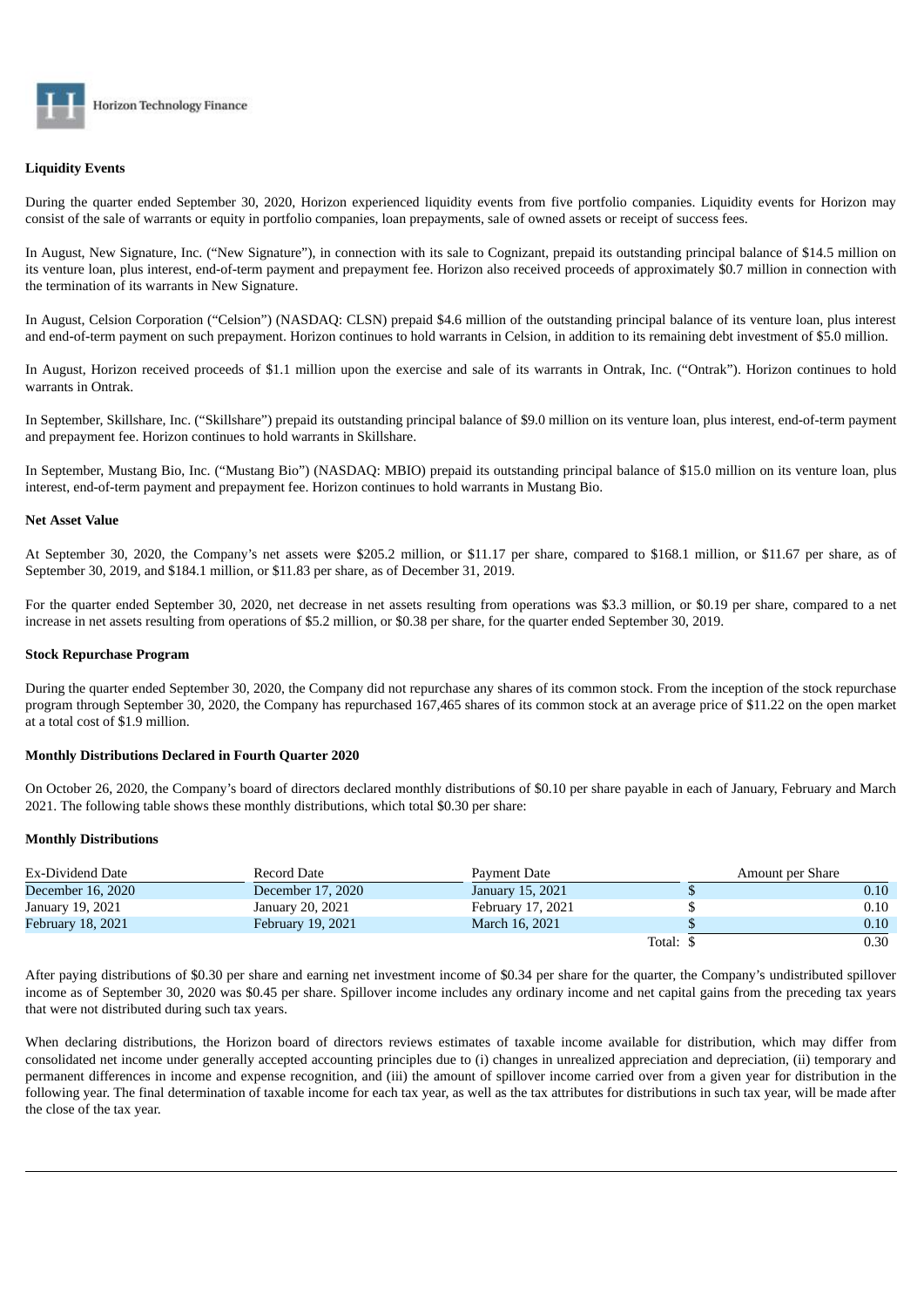

#### **Subsequent Event**

On July 8, 2020, Espero BioPharma, Inc. and its affiliates, Jacksonville Pharmaceuticals, Inc. and Espero Pharmaceuticals, Inc. (collectively, "Espero") assigned substantially all of their assets to their respective assignment estates and respectively appointed PSE (ABC), LLC, PS PJAX (ABC), LLC, and PPSE (ABC), LLC (collectively, "Espero ABC") to administer their respective estates and to facilitate the orderly sale and liquidation of their property and assets. On October 6, 2020, the Court of Chancery of the State of Delaware approved the transfer of the assets of Espero to the Company and Horizon Credit II LLC or their designees in consideration for the Company and Horizon Credit II LLC's credit bid at auction of \$7.0 million. On October 22, 2020, Espero ABC transferred the assets of Espero to HESP LLC, a Delaware limited liability company, wholly owned by the Company.

#### **Conference Call**

The Company will host a conference call on Wednesday, November 4, 2020, at 9:00 a.m. ET to discuss its latest corporate developments and financial results. To participate in the call, please dial (877) 407-9716 (domestic) or (201) 493-6779 (international). The access code for all callers is 13711598. The Company recommends joining the call at least 10 minutes in advance. In addition, a live webcast will be available on the Company's website at www.horizontechfinance.com.

A webcast replay will be available on the Company's website for 30 days following the call.

## **About Horizon Technology Finance**

Horizon Technology Finance Corporation (NASDAQ: HRZN) is a leading specialty finance company that provides capital in the form of secured loans to venture capital backed companies in the technology, life science, healthcare information and services, and sustainability industries. The investment objective of Horizon is to maximize its investment portfolio's return by generating current income from the debt investments it makes and capital appreciation from the warrants it receives when making such debt investments. Headquartered in Farmington, Connecticut, Horizon also has regional offices in Pleasanton, California and Reston, Virginia. To learn more, please visit www.horizontechfinance.com.

#### **Forward-Looking Statements**

Statements included herein may constitute "forward-looking statements" within the meaning of the Private Securities Litigation Reform Act of 1995. Statements other than statements of historical facts included in this press release may constitute forward-looking statements and are not quarantees of future performance, condition or results and involve a number of risks and uncertainties. Actual results may differ materially from those in the forwardlooking statements as a result of a number of factors, including those described from time to time in Horizon's filings with the Securities and Exchange Commission. Horizon undertakes no duty to update any forward-looking statement made herein. All forward-looking statements speak only as of the date of *this press release.*

#### **Contacts:**

Investor Relations: ICR Garrett Edson ir@horizontechfinance.com (860) 284-6450

Media Relations: ICR Chris Gillick HorizonPR@icrinc.com (646) 677-1819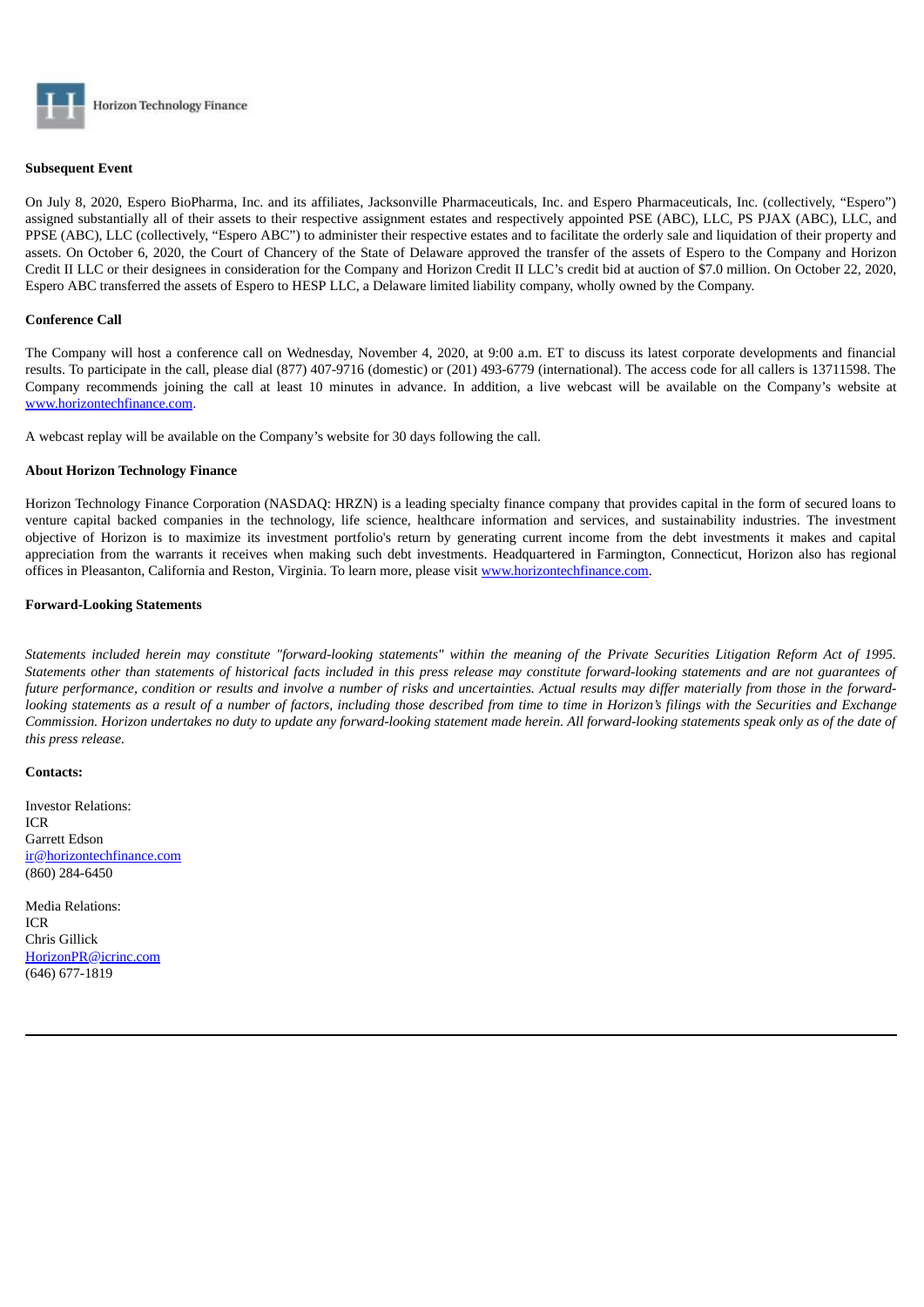# **Horizon Technology Finance Corporation and Subsidiaries Consolidated Statements of Assets and Liabilities**

*(Dollars in thousands, except share and per share data)*

|                                                                                                              |      | September 30,<br>2020 | December 31.<br>2019 |
|--------------------------------------------------------------------------------------------------------------|------|-----------------------|----------------------|
|                                                                                                              |      | (unaudited)           |                      |
| <b>Assets</b>                                                                                                |      |                       |                      |
| Non-affiliate investments at fair value (cost of \$321,034 and \$295,256, respectively)                      | \$   | 304,359               | \$<br>294,304        |
| Non-controlled affiliate investments at fair value (cost of \$6,822 and \$6,891, respectively)               |      | 7,391                 | 8,597                |
| Controlled affiliate investments at fair value (cost of \$16,684)                                            |      |                       | 16,650               |
| Total investments at fair value (cost of \$327,856 and \$318,831, respectively)                              |      | 311,750               | 319,551              |
| Cash                                                                                                         |      | 34,130                | 6,465                |
| Investments in money market funds                                                                            |      | 22,735                | 9,787                |
| Restricted investments in money market funds                                                                 |      | 801                   | 1,133                |
| Interest receivable                                                                                          |      | 6,229                 | 5,530                |
| Other assets                                                                                                 |      | 1,913                 | 1,535                |
| <b>Total assets</b>                                                                                          | $\,$ | 377,558               | \$<br>344,001        |
| <b>Liabilities</b>                                                                                           |      |                       |                      |
| <b>Borrowings</b>                                                                                            | \$   | 163,689               | \$<br>152,050        |
| Distributions payable                                                                                        |      | 5,510                 | 4,669                |
| Base management fee payable                                                                                  |      | 510                   | 519                  |
| Incentive fee payable                                                                                        |      | 1,465                 | 1,613                |
| Other accrued expenses                                                                                       |      | 1,213                 | 1,095                |
| <b>Total liabilities</b>                                                                                     |      | 172,387               | 159,946              |
|                                                                                                              |      |                       |                      |
| Commitments and contingencies                                                                                |      |                       |                      |
| <b>Net assets</b>                                                                                            |      |                       |                      |
| Preferred stock, par value \$0.001 per share, 1,000,000 shares authorized, zero                              |      |                       |                      |
| shares issued and outstanding as of September 30, 2020 and December 31, 2019                                 |      |                       |                      |
| Common stock, par value \$0.001 per share, 100,000,000 shares authorized,                                    |      |                       |                      |
| 18,533,378 and 15,730,755 shares issued and 18,365,913 and 15,563,290 shares outstanding as of September 30, |      |                       |                      |
| 2020 and December 31, 2019, respectively                                                                     |      | 19                    | 16                   |
| Paid-in capital in excess of par                                                                             |      | 260,649               | 226,660              |
| Distributable earnings                                                                                       |      | (55, 497)             | (42, 621)            |
| <b>Total net assets</b>                                                                                      |      | 205,171               | 184,055              |
| <b>Total liabilities and net assets</b>                                                                      | \$   | 377,558               | \$<br>344,001        |
| Net asset value per common share                                                                             |      | 11.17                 | \$<br>11.83          |